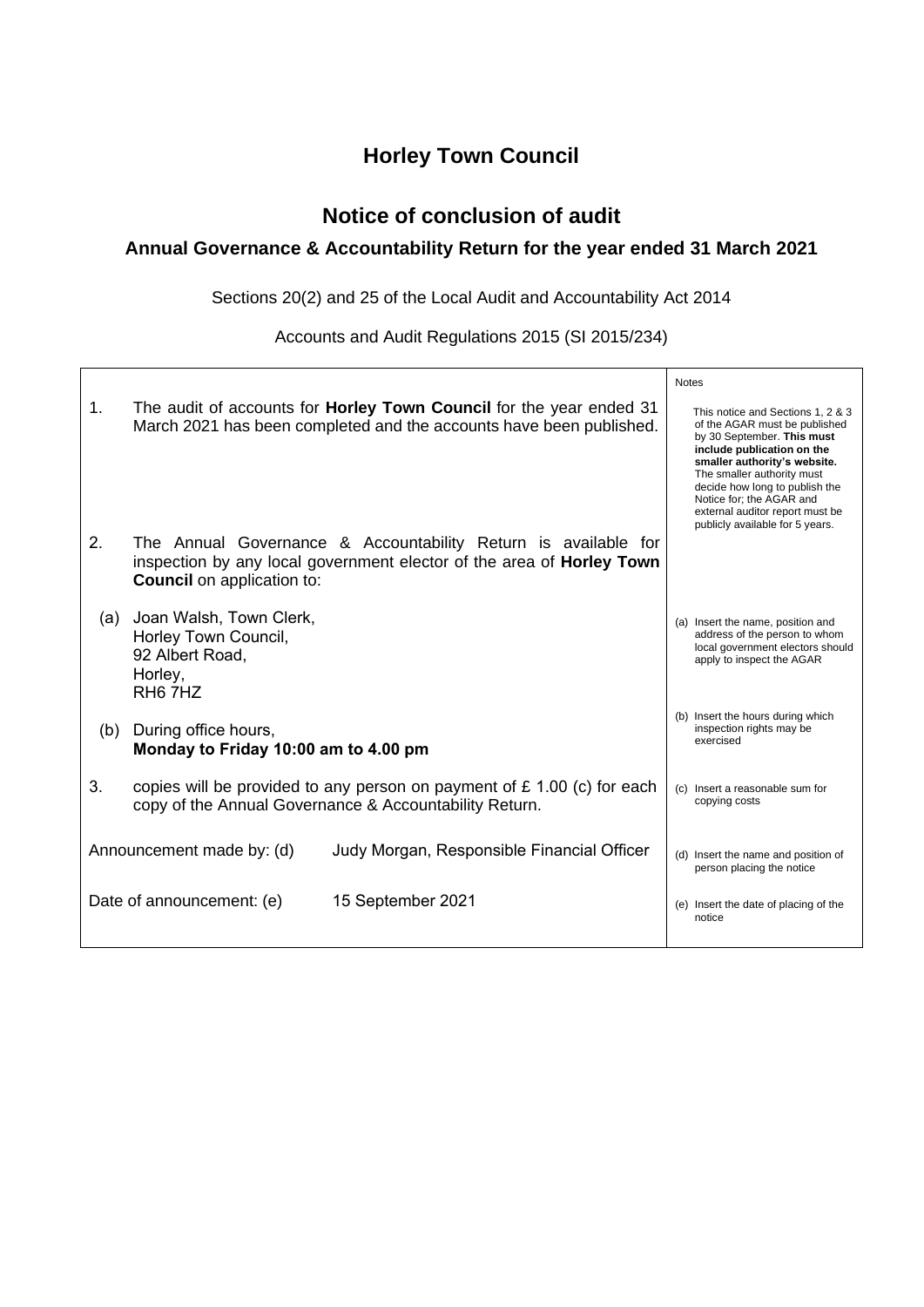## **Section 3 – External Auditor Report and Certificate 2020/21**

In respect of **Horley Town Council – SU0046**

#### 1 Respective responsibilities of the body and the auditor

This authority is responsible for ensuring that its financial management is adequate and effective and that it has a sound system of internal control. The authority prepares an Annual Governance and Accountability Return in accordance with *Proper Practices* which:

- summarises the accounting records for the year ended 31 March 2021; and
- confirms and provides assurance on those matters that are relevant to our duties and responsibilities as external auditors.

Our responsibility is to review Sections 1 and 2 of the Annual Governance and Accountability Return in accordance with guidance issued by the National Audit Office (NAO) on behalf of the Comptroller and Auditor General (see note below). Our work **does not** constitute an audit carried out in accordance with International Standards on Auditing (UK & Ireland) and **does not** provide the same level of assurance that such an audit would do.

## 2 External auditor report 2020/21

On the basis of our review of Sections 1 and 2 of the Annual Governance and Accountability Return (AGAR), in our opinion the information in Sections 1 and 2 of the AGAR is in accordance with Proper Practices and no other matters have come to our attention giving cause for concern that relevant legislation and regulatory requirements have not been met.

Other matters not affecting our opinion which we draw to the attention of the authority:

None

#### 3 External auditor certificate 2020/21

We certify that we have completed our review of Sections 1 and 2 of the Annual Governance and Accountability Return, and discharged our responsibilities under the Local Audit and Accountability Act 2014, for the year ended 31 March 2021. External Auditor Name

| External Auditor Name                                                                                                                                                                             |                           |      |            |  |  |  |  |
|---------------------------------------------------------------------------------------------------------------------------------------------------------------------------------------------------|---------------------------|------|------------|--|--|--|--|
|                                                                                                                                                                                                   | <b>PKF LITTLEJOHN LLP</b> |      |            |  |  |  |  |
| <b>External Auditor Signature</b>                                                                                                                                                                 | Pour Lutte Ler            | Date | 14/09/2021 |  |  |  |  |
| * Note: the NAO issued guidance applicable to external auditors' work on limited assurance reviews in Auditor Guidance Note<br>AGN/02. The AGN is available from the NAO website (www.nao.org.uk) |                           |      |            |  |  |  |  |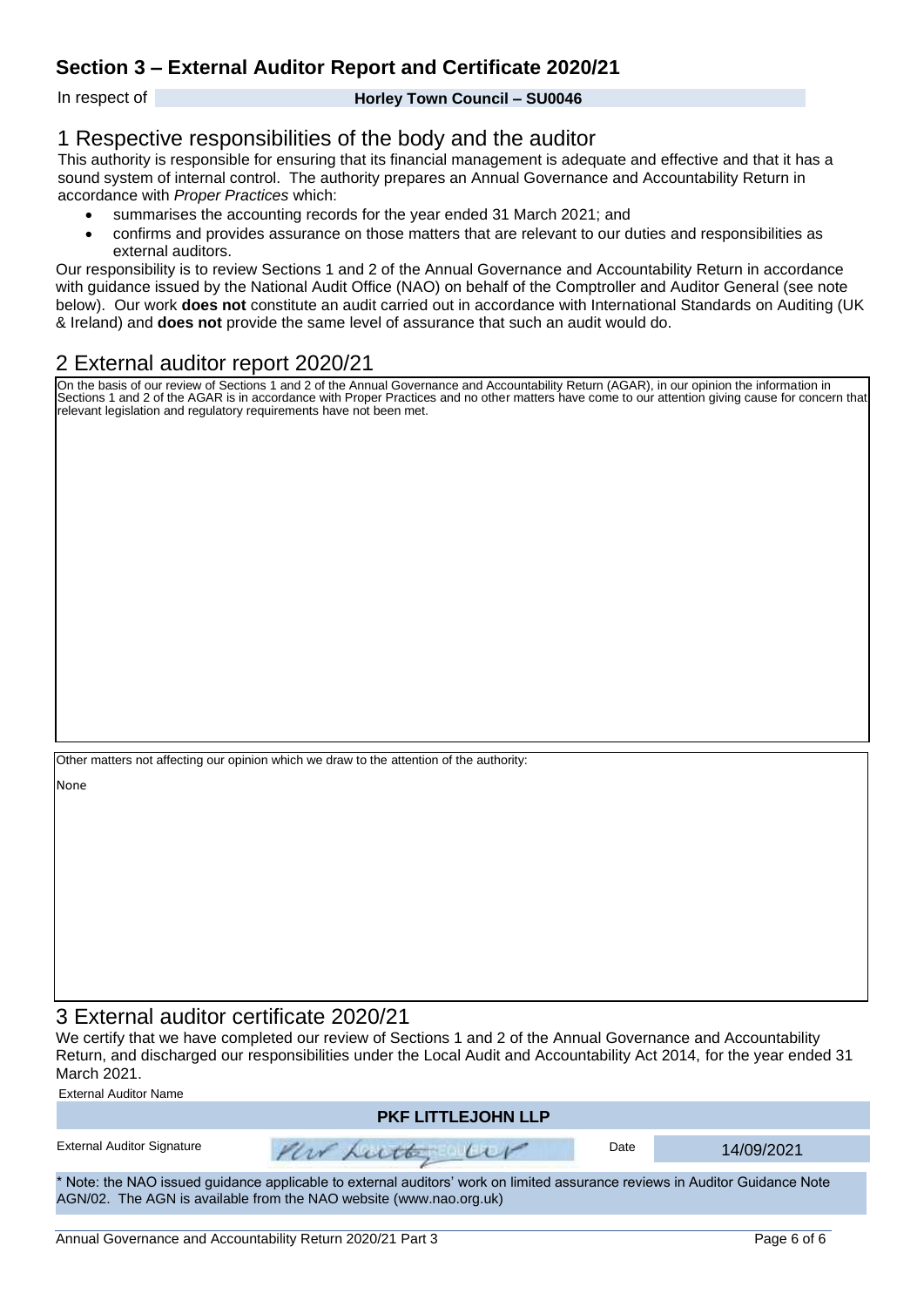## Section 1 - Annual Governance Statement 2020/21

We acknowledge as the members of:

#### **HORLEY TOWN COUNCIL**

our responsibility for ensuring that there is a sound system of internal control, including arrangements for the preparation of the Accounting Statements. We confirm, to the best of our knowledge and belief, with respect to the Accounting Statements for the year ended 31 March 2021, that:

| Agreed                                                                                                                                                                                                                                                                                                         |              |                 |                                                                                                                                                     |                                                                                                                                                                                               |  |  |
|----------------------------------------------------------------------------------------------------------------------------------------------------------------------------------------------------------------------------------------------------------------------------------------------------------------|--------------|-----------------|-----------------------------------------------------------------------------------------------------------------------------------------------------|-----------------------------------------------------------------------------------------------------------------------------------------------------------------------------------------------|--|--|
|                                                                                                                                                                                                                                                                                                                | Yes          | No <sup>*</sup> |                                                                                                                                                     | Yes means that this authority.                                                                                                                                                                |  |  |
| 1. We have put in place arrangements for effective financial<br>management during the year, and for the preparation of<br>the accounting statements.                                                                                                                                                           |              |                 |                                                                                                                                                     | prepared its accounting statements in accordance<br>with the Accounts and Audit Regulations.                                                                                                  |  |  |
| 2. We maintained an adequate system of internal control<br>including measures designed to prevent and detect fraud<br>and corruption and reviewed its effectiveness.                                                                                                                                           |              |                 | its charge.                                                                                                                                         | made proper arrangements and accepted responsibility<br>for safeguarding the public money and resources in                                                                                    |  |  |
| 3. We took all reasonable steps to assure ourselves<br>that there are no matters of actual or potential<br>non-compliance with laws, regulations and Proper<br>Practices that could have a significant financial effect<br>on the ability of this authority to conduct its<br>business or manage its finances. |              |                 |                                                                                                                                                     | has only done what it has the legal power to do and has<br>complied with Proper Practices in doing so.                                                                                        |  |  |
| 4. We provided proper opportunity during the year for<br>the exercise of electors' rights in accordance with the<br>requirements of the Accounts and Audit Regulations.                                                                                                                                        |              |                 |                                                                                                                                                     | during the year gave all persons interested the opportunity to<br>inspect and ask questions about this authority's accounts.                                                                  |  |  |
| 5. We carried out an assessment of the risks facing this<br>authority and took appropriate steps to manage those<br>risks, including the introduction of internal controls and/or<br>external insurance cover where required.                                                                                  |              |                 | considered and documented the financial and other risks it<br>faces and dealt with them properly.                                                   |                                                                                                                                                                                               |  |  |
| 6. We maintained throughout the year an adequate and<br>effective system of internal audit of the accounting<br>records and control systems.                                                                                                                                                                   |              |                 |                                                                                                                                                     | arranged for a competent person, independent of the financial<br>controls and procedures, to give an objective view on whether<br>internal controls meet the needs of this smaller authority. |  |  |
| 7. We took appropriate action on all matters raised<br>in reports from internal and external audit.                                                                                                                                                                                                            | $\checkmark$ |                 | responded to matters brought to its attention by internal and<br>external audit.                                                                    |                                                                                                                                                                                               |  |  |
| 8. We considered whether any litigation, liabilities or<br>commitments, events or transactions, occurring either<br>during or after the year-end, have a financial impact on<br>this authority and, where appropriate, have included them<br>in the accounting statements.                                     | J            |                 | disclosed everything it should have about its business activity<br>during the year including events taking place after the year<br>end if relevant. |                                                                                                                                                                                               |  |  |
| 9. (For local councils only) Trust funds including<br>charitable. In our capacity as the sole managing<br>trustee we discharged our accountability                                                                                                                                                             | Yes          | <b>No</b>       | N/A                                                                                                                                                 | has met all of its responsibilities where, as a body<br>corporate, it is a sole managing trustee of a local<br>trust or trusts.                                                               |  |  |
| responsibilities for the fund(s)/assets, including<br>financial reporting and, if required, independent<br>examination or audit.                                                                                                                                                                               |              |                 |                                                                                                                                                     |                                                                                                                                                                                               |  |  |

\*Please provide explanations to the external auditor on a separate sheet for each 'No' response and describe how the authority will address the weaknesses identified. These sheets must be published with the Annual Governance Statement.

This Annual Governance Statement was approved at a meeting of the authority on: 29/06/2021

Signed by the Chairman and Clerk of the meeting where approval was given:

and recorded as minute reference:

C 5191

Chairman Clerk

Smanshall

https://www.horleysurrey-tc.gov.uk/ AVAILABLE WEBSITE/WEBPAGE ADDRESS